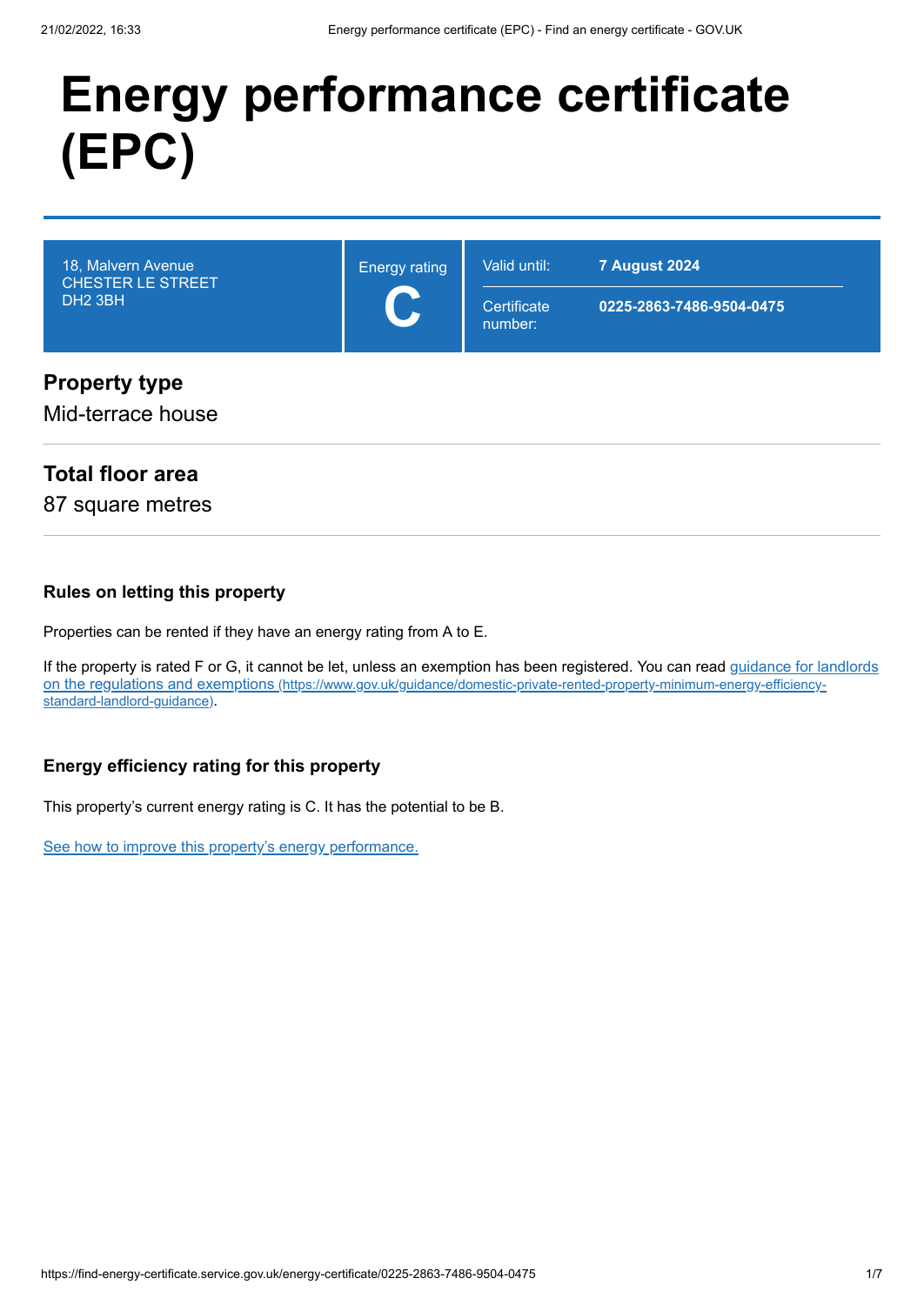| <b>Score</b> | <b>Energy rating</b> |   | <b>Current</b> | <b>Potential</b> |
|--------------|----------------------|---|----------------|------------------|
| $92 +$       |                      |   |                |                  |
| 81-91        | Β                    |   |                | 86  <br>B        |
| 69-80        | $\mathbf C$          |   | 69   C         |                  |
| 55-68        | D                    |   |                |                  |
| 39-54        | Е                    |   |                |                  |
| $21 - 38$    |                      | F |                |                  |
| $1 - 20$     |                      | G |                |                  |

The graph shows this property's current and potential energy efficiency.

Properties are given a rating from A (most efficient) to G (least efficient).

Properties are also given a score. The higher the number the lower your fuel bills are likely to be.

For properties in England and Wales:

- the average energy rating is D
- the average energy score is 60

#### **Breakdown of property's energy performance**

This section shows the energy performance for features of this property. The assessment does not consider the condition of a feature and how well it is working.

Each feature is assessed as one of the following:

- very good (most efficient)
- good
- average
- poor
- very poor (least efficient)

When the description says "assumed", it means that the feature could not be inspected and an assumption has been made based on the property's age and type.

| <b>Feature</b> | <b>Description</b>              | Rating  |
|----------------|---------------------------------|---------|
| Wall           | Cavity wall, filled cavity      | Good    |
| Roof           | Pitched, 250 mm loft insulation | Good    |
| Window         | Fully double glazed             | Average |

https://find-energy-certificate.service.gov.uk/energy-certificate/0225-2863-7486-9504-0475 2/7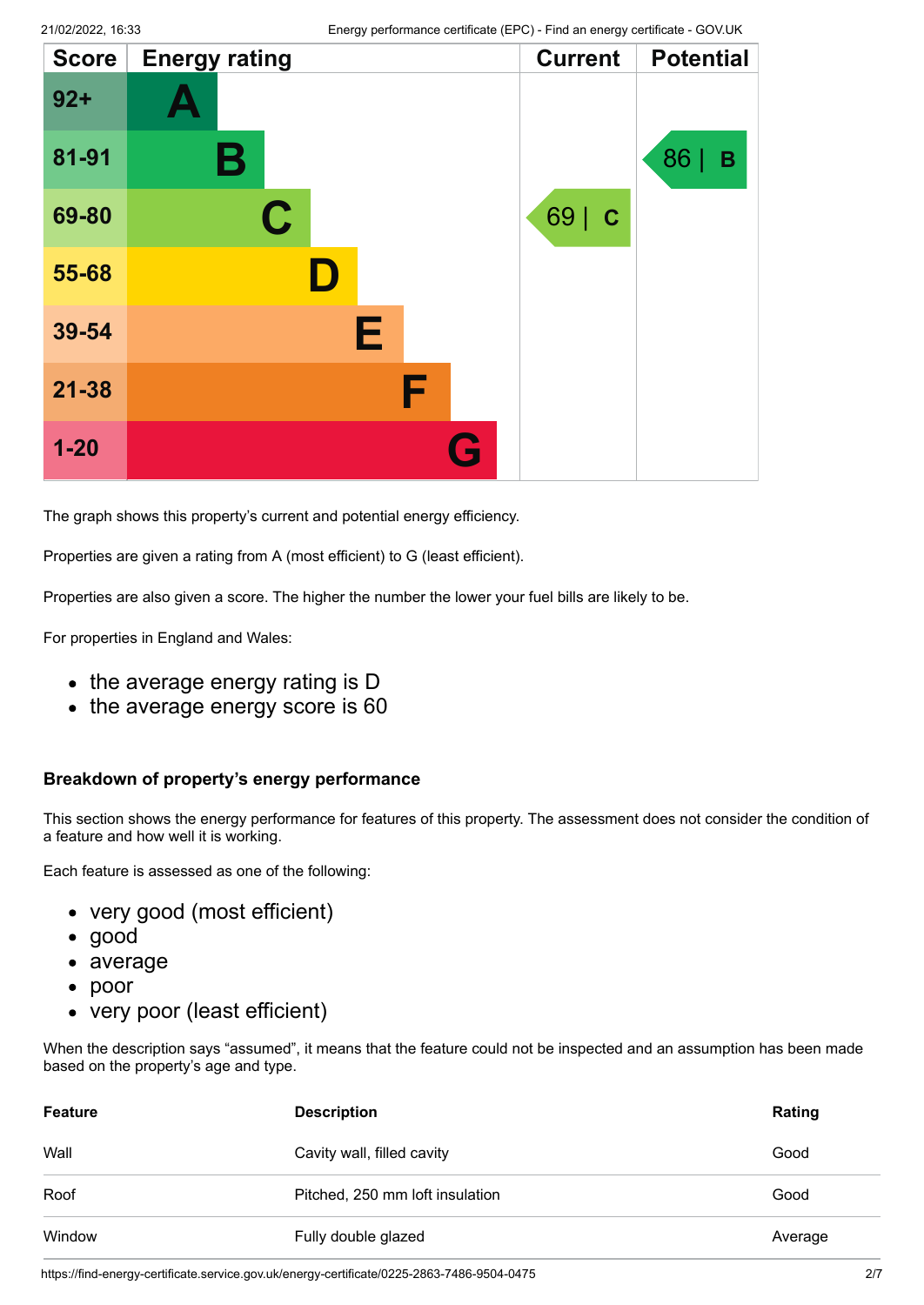21/02/2022, 16:33 Energy performance certificate (EPC) - Find an energy certificate - GOV.UK

| <b>Feature</b>       | <b>Description</b>                          | Rating    |
|----------------------|---------------------------------------------|-----------|
| Main heating         | Boiler and radiators, mains gas             | Good      |
| Main heating control | Programmer and room thermostat              | Average   |
| Hot water            | From main system                            | Good      |
| Lighting             | Low energy lighting in 78% of fixed outlets | Very good |
| Floor                | Suspended, no insulation (assumed)          | N/A       |
| Secondary heating    | Room heaters, mains gas                     | N/A       |

# **Primary energy use**

The primary energy use for this property per year is 192 kilowatt hours per square metre (kWh/m2).

What is primary energy use?

### **Environmental impact of this property**

This property's current environmental impact rating is D. It has the potential to be B.

Properties are rated in a scale from A to G based on how much carbon dioxide (CO2) they produce.

Properties with an A rating produce less CO2 than G rated properties.

# **An average household produces**

6 tonnes of CO2

# **This property produces**

# **This property's potential production**

1.5 tonnes of CO2

3.2 tonnes of CO2

By making the [recommended changes](#page-3-0), you could reduce this property's CO2 emissions by 1.7 tonnes per year. This will help to protect the environment.

Environmental impact ratings are based on assumptions about average occupancy and energy use. They may not reflect how energy is consumed by the people living at the property.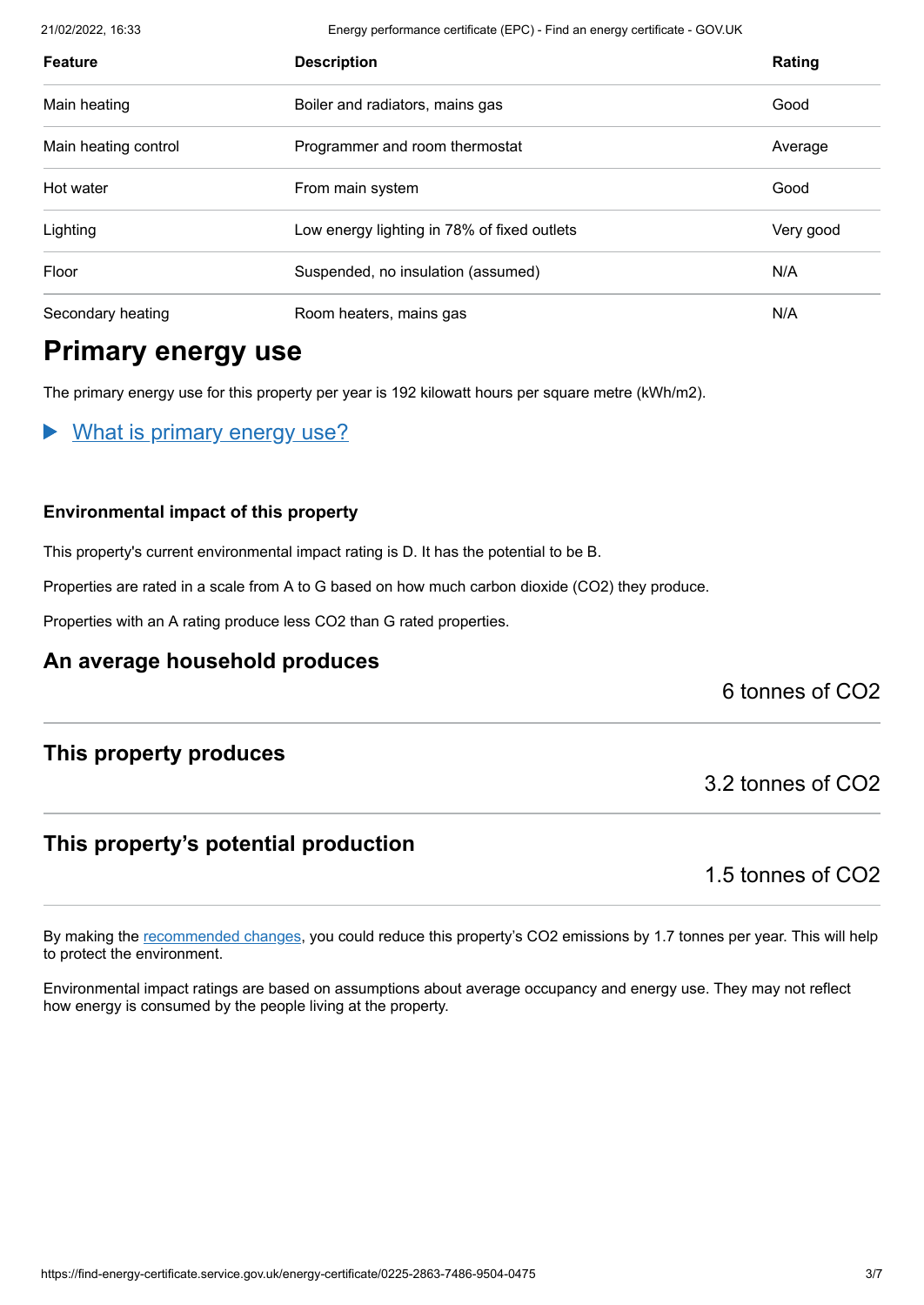#### <span id="page-3-0"></span>**How to improve this property's energy performance**

Making any of the recommended changes will improve this property's energy efficiency.

Potential energy rating **B** If you make all of the recommended changes, this will improve the property's energy rating and score from C (69) to B (86). **Recommendation 1: Floor insulation** Floor insulation **Typical installation cost** £800 - £1,200 **Typical yearly saving** £46.69 **Potential rating after carrying out recommendation 1** 71 | C What is an energy rating?

# **Recommendation 2: Replace boiler with new condensing boiler**

Condensing boiler

**Typical installation cost**

£2,200 - £3,000

£95.95

75 | C

# **Typical yearly saving**

# **Potential rating after carrying out recommendations 1 and 2**

# **Recommendation 3: Solar water heating**

Solar water heating

# **Typical installation cost**

£4,000 - £6,000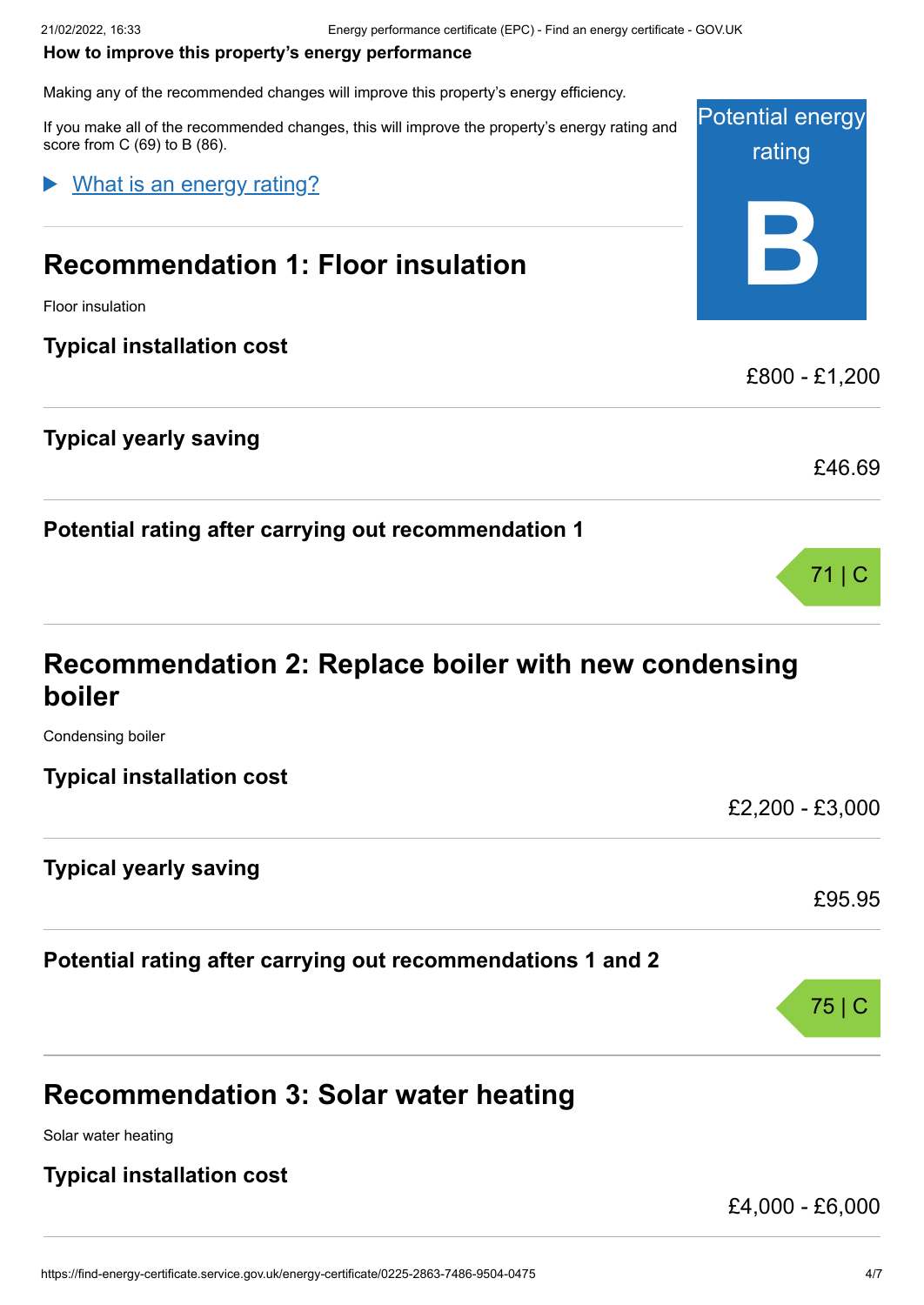# **Potential rating after carrying out recommendations 1 to 3** 76 | C **Recommendation 4: Solar photovoltaic panels, 2.5 kWp** Solar photovoltaic panels **Typical installation cost** £9,000 - £14,000 **Typical yearly saving** £233.35 **Potential rating after carrying out recommendations 1 to 4** 86 | B **Paying for energy improvements** [Find energy grants and ways to save energy in your home.](https://www.gov.uk/improve-energy-efficiency) (https://www.gov.uk/improve-energy-efficiency) **Estimated energy use and potential savings Estimated yearly energy cost for this property** £797 **Potential saving** £184

The estimated cost shows how much the average household would spend in this property for heating, lighting and hot water. It is not based on how energy is used by the people living at the property.

The estimated saving is based on making all of the recommendations in [how to improve this property's energy performance.](#page-3-0)

For advice on how to reduce your energy bills visit Simple Energy Advice [\(https://www.simpleenergyadvice.org.uk/\)](https://www.simpleenergyadvice.org.uk/).

# **Heating use in this property**

Heating a property usually makes up the majority of energy costs.

# **Estimated energy used to heat this property**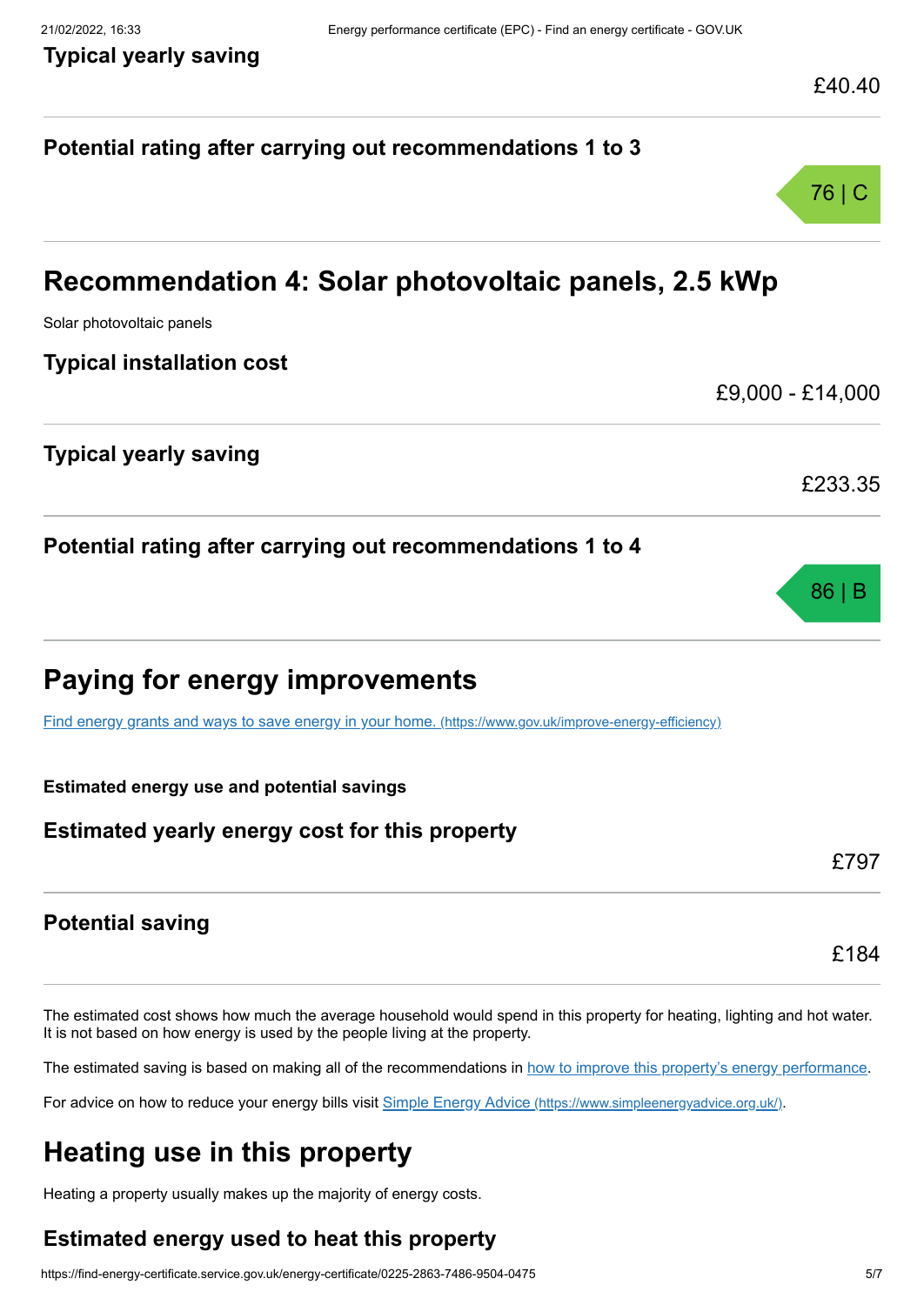# **Space heating**

8304 kWh per year

# **Water heating**

2647 kWh per year

# **Potential energy savings by installing insulation**

The assessor did not find any opportunities to save energy by installing insulation in this property.

You might be able to receive Renewable Heat Incentive payments [\(https://www.gov.uk/domestic-renewable-heat-incentive\)](https://www.gov.uk/domestic-renewable-heat-incentive). This will help to reduce carbon emissions by replacing your existing heating system with one that generates renewable heat. The estimated energy required for space and water heating will form the basis of the payments.

#### **Contacting the assessor and accreditation scheme**

This EPC was created by a qualified energy assessor.

If you are unhappy about your property's energy assessment or certificate, you can complain to the assessor directly.

If you are still unhappy after contacting the assessor, you should contact the assessor's accreditation scheme.

Accreditation schemes are appointed by the government to ensure that assessors are qualified to carry out EPC assessments.

# **Assessor contact details**

# **Assessor's name**

Andrew Winstanley

### **Telephone**

07753720388

## **Email**

[andy.winstanley@hotmail.co.uk](mailto:andy.winstanley@hotmail.co.uk)

# **Accreditation scheme contact details**

# **Accreditation scheme**

Stroma Certification Ltd

# **Assessor ID**

STRO018398

# **Telephone**

0330 124 9660